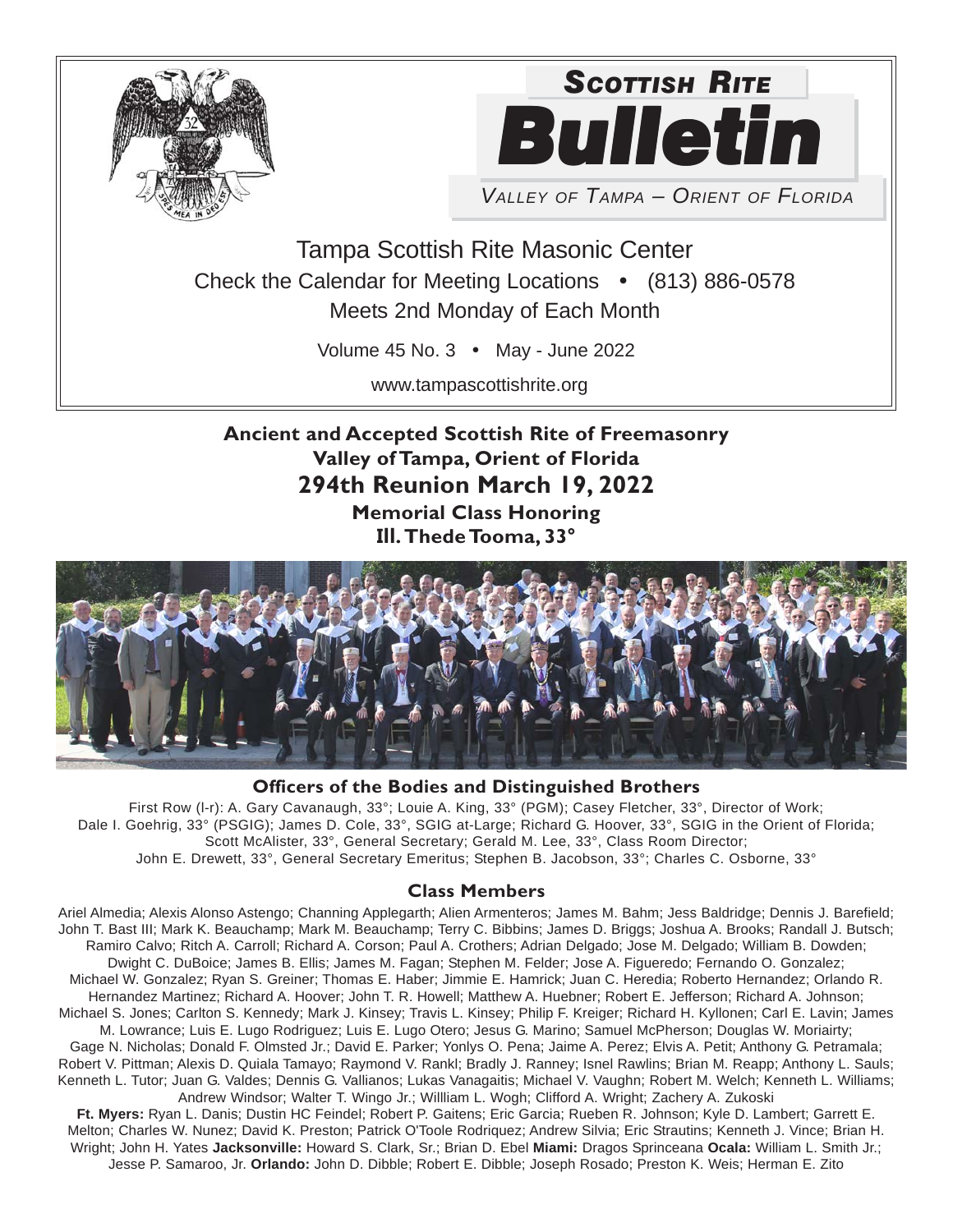# **Executive Committee**

#### **OFFICERS**

Russell B. Glendinning, 33° *Chairman* Petar Sibinkic, 32° *Master of Kadosh - Tampa Consistory* Paul D. Barber, 32° KCCH *Commander - Council of Kadosh* Paul A. Ippolito, 32° *Wise Master - Chapter of Rose Croix* Joseph A. Monday, 32° *Venerable Master - Lodge of Perfection* Weldon C. Harrison, 32° *Prior*

Michael R. Pender, Jr., 33° *Treasurer*

### **MEMBERS-AT-LARGE**

Perry D. Batson, 32° James W. Benjamin, 32° KCCH John N. Dragneff, 32° John E. Drewett, 33°

#### **VALLEY OF TAMPA CONTACTS**

Scottish Rite Office (813) 886-0578 info@srtampa.org

Russell B. Glendinning, 33° *Personal Representative* (941) 356-7209 personalrepresentative@srtampa.org

Scott McAlister, 33° *General Secretary* (813) 886-0578 generalsecretary@tampascottishrite.org

Trish Warhul *Administrative Assistant* (813) 886-0578 adminassistant@tampascottishrite.org

Michael R. Pender, Jr., 33° *Treasurer* treasurer@srtampa.org

Charles D. Walter, 32° KCCH *Almoner*

almoner@srtampa.org Casey A. Fletcher, 33° *Director of Work – Member Education* dow@srtampa.org

Richard Alan Vogt, 32° KCCH *Prelate* rick.flyer1@gmail.com

Brian D. Campbell, 32º KCCH *Webmaster* webmaster@srtampa.org

Gary C. Schweinshaupt, 33º *Bulletin Editor* bulletin@srtampa.org



# **Personal Representative**

by Ill.: Russell B. Glendinning,  $33^{\circ}$ 

Brethren: As I write this article for The Bulletin, I could not be prouder of our Brothers in the Valley of Tampa. As many of you know, in March, we held the last Reunion in our current location and also held our Annual Feast of Kadosh, on the same day. There is a lot of work doing just one of these activities, but to do them

both on the same day was a monumental task. You, our Brothers were responsible for 78 new Masters of the Royal Secret in the Valley. Thank you all who were the first and second line signers on those petitions and encouraging your brethren to advance their Masonic knowledge.

I also want to thank Ill ∴ Scott McAlister, 33°, General Secretary and Trish Warhul, our Administrative Assistant, in pulling together all of the details in organizing our Feast of Kadosh. We had 160+ brethren and their ladies with us that night for a wonderful feast and to hear our Sovereign Grand Commander, Ill .: James Cole, 33° and his words of wisdom. Thank you Grand Commander for taking the time out of your busy schedule to be with us for the Feast and for our Reunion. We were honored to have with us  $R:W:R$  Robert Lambert,  $32^{\circ}$ KCCH, Deputy Grand Master,  $R: W: Glen Bishop, 32^{\circ}$  KCCH, Senior Grand Warden and R∴W ∴ Donald Cowart, 32° KCCH, Junior Grand Warden. To our Grand Lodge officers, thank you for your continued support of the Scottish Rite and the Valley of Tampa.

 Last, and certainly not least, a big thank you to Brother Paul Barber, 32° KCCH, the Commander of the Council and his officers for participating in the various toasts that are given at the Feast.

 In this issue of the Bulletin, you will find our meeting dates and locations through the balance of the year. Brethren, I ask that you please pay attention to this information as we take the Valley on the road for the rest of 2022. I know that for some of our Brothers, the travel distance will be greater than when we held our monthly meetings at 5500 Memorial Highway. Perhaps this would be a good time to carpool to some of the locations, making the trip enjoyable. During this time of transition, please stay as active as possible by continuing to attend our monthly meetings. We have some great Lodges that have agreed to let us use their buildings and visiting other Masonic Lodges can be interesting and informative in and of itself. We will be serving dinner at these locations at 5:45 p.m.. The meals will be prepared by the host Lodge so I encourage everyone to make dinner reservations so

This publication acknowledges authority and yields allegiance to the Supreme Council A&A Scottish Rite, Southern Jurisdiction of which Ill  $\therefore$  Richard G. Hoover, 33° is Sovereign Grand Inspector General in the Orient of Florida.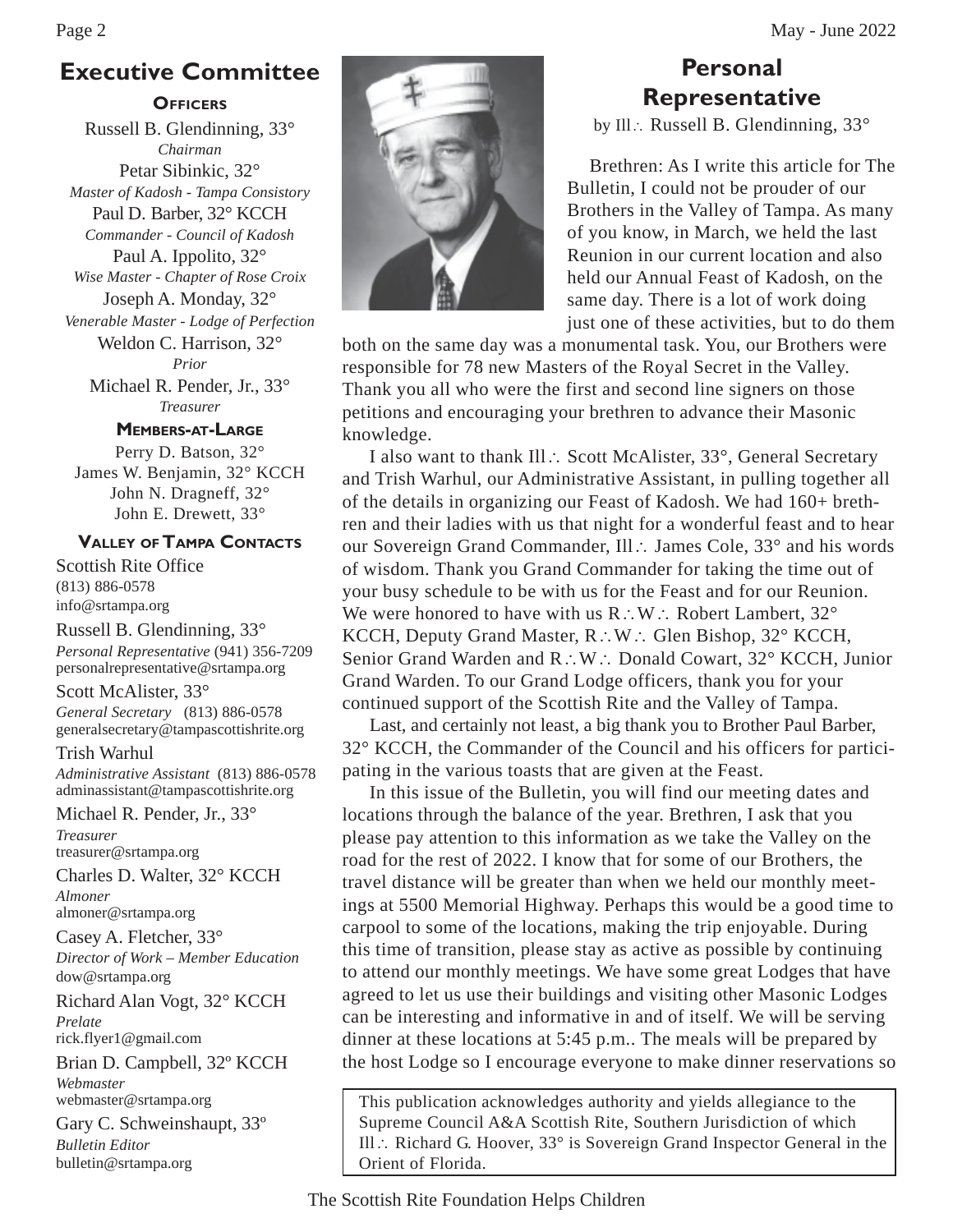that our hosts will have an accurate count as to how many meals to prepare.

 I would like to take this opportunity to thank the members of the Sarasota Scottish Rite Club for our Ceremony of Remembrance & Renewal at our April meeting. They put on a wonderful performance and I think everyone was as impressed as I was with their exemplification of this beautiful ceremony.

 It is at this time of the year that some of our members will be leaving for the summer to visit family and friends. We hope that you have a safe trip and enjoy your time away from the Greater Tampa area. We look forward to your return and will be happy to see you back at the Valley and participating in our events.

## **Coming Masonic Events**

Please note ALL Scottish Rite Masons may attend the Executive Committee Meetings. The Executive Committee Meetings start at 4:30 p.m., Dinner time is 5:45 p.m. and regular meetings at 7:00 p.m. and cost is \$10 unless otherwise noted. Be sure to make your dinner reservations Thursday prior to the Monday Meeting. Visit the Valley of Tampa Website for the latest information on meetings and events.

### **May 9, 2022:**

at John Darling Lodge No. 154, Dist. 19 4601 N Habana Ave., Tampa, FL 33614 Executive Committee Meeting Dinner and Closed Meeting

### **June 13, 2022**

at Clearwater Lodge No. 127, Dist. 18 705 S Hercules Ave., Clearwater, FL 33764 Annual Flag Day Program starts at 7:00 p.m. Dinner at 5:45 p.m.  $\blacksquare$ 

# **Office Relocation**

Due to our vacating the Masonic Center, it is necessary to move our Administrative Office to another location. We have secured space in a nice building that will serve as our office and storage facility. The office will be located at 4515 George Road, Suite 370 in Tampa. We are in the process of having the telephones transferred to the new location along with internet service, etc., so we are hoping that this move will be a smooth transition. Scott and Trish will be in the office during normal business hours (Monday - Thursday, 8:30 a.m. - 4:30 p.m.)

## **Meeting Locations and Schedules for 2022-23**

### **John Darling Lodge No. 154**

| 4601 N. Habana Ave.,                                                             |                                                                                                                      |                                                                              |
|----------------------------------------------------------------------------------|----------------------------------------------------------------------------------------------------------------------|------------------------------------------------------------------------------|
| Tampa, FL 33614.                                                                 |                                                                                                                      |                                                                              |
|                                                                                  | Meeting dates: April 11, 2022<br>Aug. 8, 2022<br>Dec. 12, 2022<br>April 10, 2023<br>Sept. 11, 2023<br>Nov. 13, 2023. | May 9, 2022<br>Sept. 12, 2022<br>Jan. 9, 2023<br>May 8, 2023<br>Oct. 9, 2023 |
| <b>Clearwater Lodge No. 127</b>                                                  |                                                                                                                      |                                                                              |
| 705 S. Hercules Ave.,<br>Clearwater, FL 33764.                                   | Meeting dates: June 13, 2022                                                                                         | June 12, 2023                                                                |
| DeSoto Lodge No. 105                                                             |                                                                                                                      |                                                                              |
| 10801 DeSoto Rd.,                                                                |                                                                                                                      |                                                                              |
| Riverview, FL 33578.                                                             |                                                                                                                      |                                                                              |
|                                                                                  | Meeting dates: July 11, 2022                                                                                         | Aug. 14, 2023                                                                |
| <b>Nitram Lodge No. 188</b><br>4275 78th Street N.,<br>St. Petersburg, FL 33709. | Meeting dates: Nov. 14, 2022                                                                                         |                                                                              |
| <b>Springs Lodge No. 378</b>                                                     |                                                                                                                      |                                                                              |
| 5030 S. Memorial Dr.,                                                            |                                                                                                                      |                                                                              |
| Homosassa, FL 33447.                                                             |                                                                                                                      |                                                                              |
|                                                                                  | Meeting dates: Feb. 13, 2023                                                                                         |                                                                              |
| <b>Lake Wales Lodge No. 242</b>                                                  |                                                                                                                      |                                                                              |
| 660 S. 9th St.,                                                                  |                                                                                                                      |                                                                              |
| Lake Wales, FL 33853.                                                            |                                                                                                                      |                                                                              |
|                                                                                  | Meeting dates: March 13, 2023                                                                                        |                                                                              |
| <b>Sarasota Scottish Rite Building</b>                                           |                                                                                                                      |                                                                              |
| 240 S. Tuttle Ave.,<br>Sarasota, FL 34237                                        |                                                                                                                      |                                                                              |
| Meeting dates: Oct. 10, 2022                                                     |                                                                                                                      | July 11, 2023                                                                |
|                                                                                  |                                                                                                                      |                                                                              |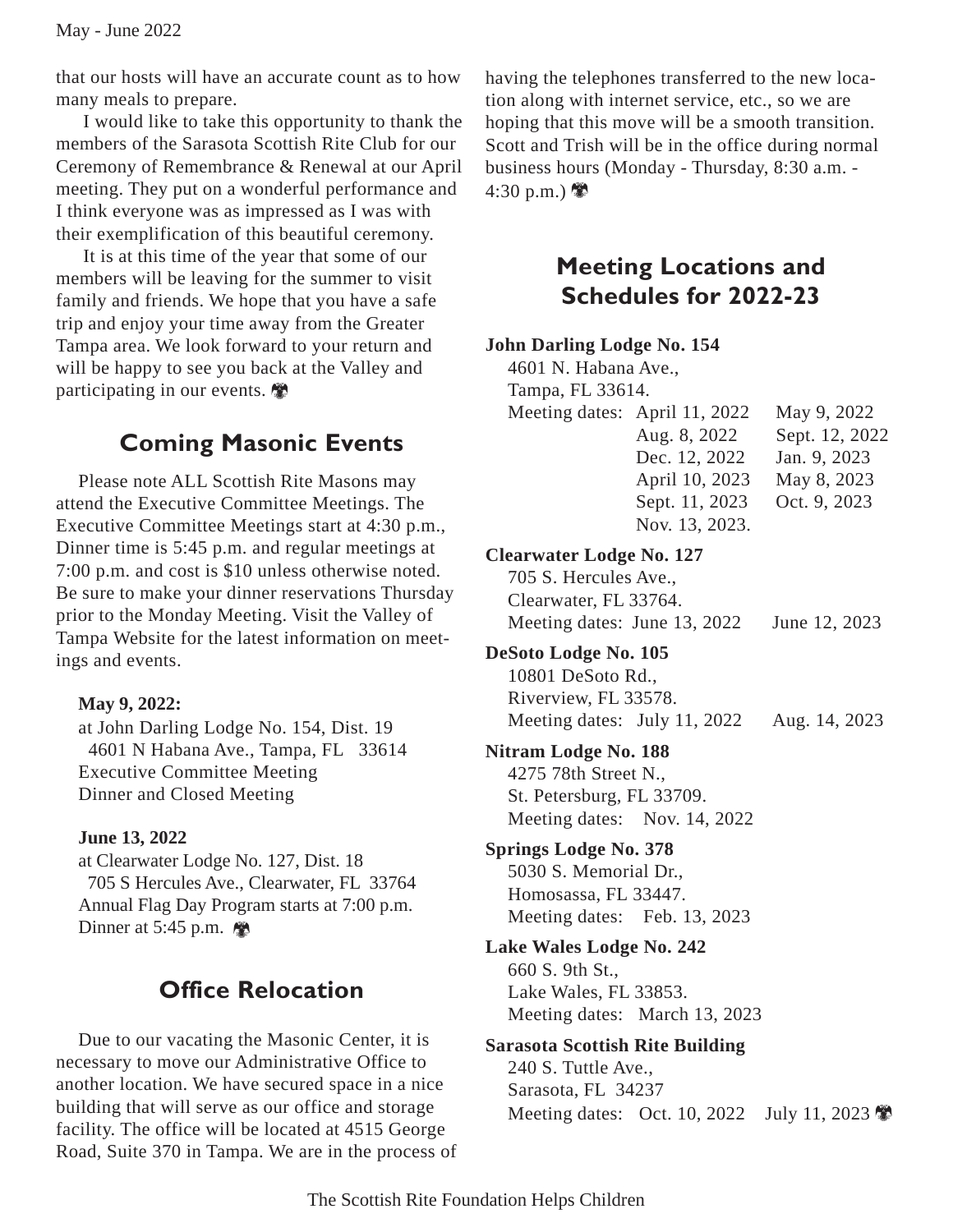# **Scottish Rite Clubs**

### **Nature Coast Scottish Rite Club**

Brooksville Elk's Lodge 2582 13383 County Line Road, Spring Hill, FL 34609 Phone: (352) 678-1019 4th Wednesday every month at 6:00 p.m. (Dark during November & December )

### **North Pinellas Scottish Rite Club**

IHOP 30200 US Hwy. 19 N., Clearwater, FL 33761 Phone: (727) 937-2649 2nd Tuesday every month at 11:30 a.m.

### **Pinellas Scottish Rite Club**

Denny's Restaurant 4999 34th St. & 50th Ave., N. St. Petersburg, FL 33714 (727) 475-9188 to make reservations 1st Friday of the Month at 10:00 a.m.

### **Sarasota Scottish Rite Club**

Sahib Shriners - Sahara Room (July location TBA) 600 N. Beneva Road, Sarasota, FL 34232 2nd Friday every month at 11:30 a.m.

Scottish Rite Club Building 240 S. Tuttle Ave., Sarasota, FL 34237 1st Wednesday in Feb., April, Oct. & Nov. at 6:00 p.m.

## **Sun City Center Scottish Rite Club**

Freedom Plaza Club 1010 American Eagle Blvd., Sun City Center, FL 33573 Phone: (813) 758-2787 3rd Monday every month at 11:30 a.m. (Dark June, July, August & September)

#### **Tampa Scottish Rite Club** Village Inn 215 N. Dale Mabry Hwy., Tampa, FL 33609 Phone: (813) 368-3878 4th Wednesday every month at 12:00 p.m.

## **Tri-County Scottish Rite Club**

*Support your Scottish Rite Club* Lake Wales Masonic Lodge No. 242 660 S. 9th St., Lake Wales, FL 33853 Phone: (863) 528-6191 4th Thursday Jan. Mar., May, July, Sept. Nov. at 7:00 p.m.



## **New Temple Project Update**

by Chas Jordan, 32 KCCH, Project Manager

As many, if not all, of our brothers are aware, we are undertaking the construction of a new facility to house the Valley of Tampa Scottish Rite for the next fifty

years. The current facility has served us well for nearly that same amount of time, and now we plan to sustain that quality for the next generation.

In October, the Valley voted to approve a development agreement with Onicx Development to utilize the equity in the 9.9 acres of land the temple currently sits on. The agreement calls for the development of multifamily homes on the riverfront of the property and a new 25,000 square foot facility on a 1.5 - 2 acre plot of land on the frontage of Memorial Highway. This project equates to \$8,000,000 for the new facility and an additional \$2,700,000 in revenue to the Valley from the developer. Any funds not used out of the \$8 million for the new building will also be provided to the Valley.

This project began with the intent to begin design of the new facility as well as the planning for the full site (with the development) in January. However, at that time, our design professionals Gresham-Smith respectfully informed us they could no longer serve in that capacity. As such, Onicx has had to seek out a new design professional firm to assist us in this project. This process took most of January, February and some of March, with interviews being held at the end of March and selection occurring in early April. This has meant our project has been pushed back awaiting these steps to be taken in the process. It is now moving forward and will resume its planned two-year design and construction timeline.

## **Deadline for July/August Bulletin**

June 6 - Contributor deadline June 13 - Office contributor deadline June 15 - Transmit print file to our printer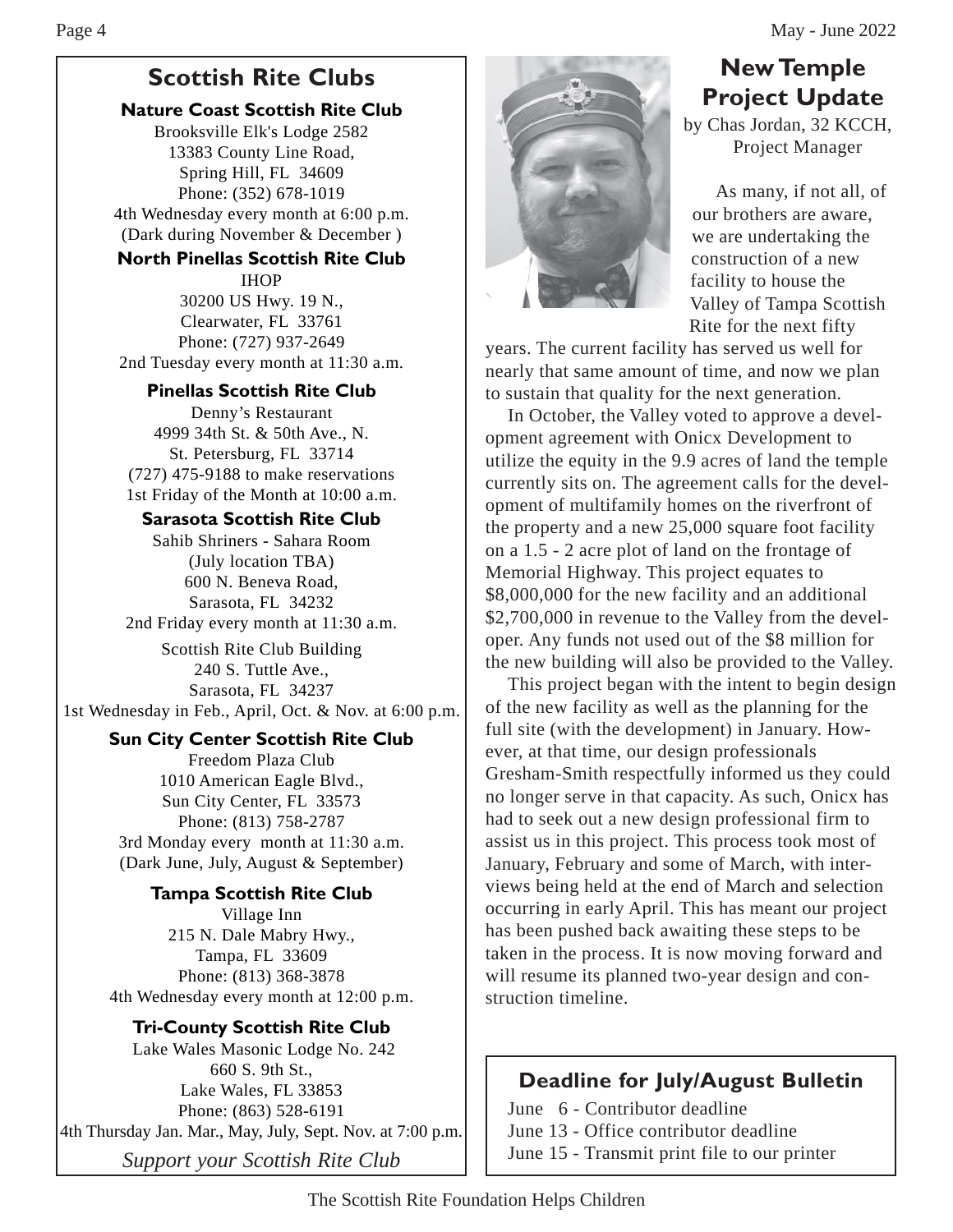In concurrence with the previous schedule, we have also undertaken to begin the process of vacating and moving out of the existing temple. A temporary office location has been selected at the George Road Business Park, not far from the current temple for use by our General Secretary and Office Manager. There is also a significant warehouse space included which will be used for the storage of materials needing to be saved and used again from the existing facility. This two-year lease went into effect in April of this year.

Plans are now being executed for the successful packing and moving of materials from various areas of the temple in preparation of the project. Each committee or area of the temple has been given the ability to gather their materials in preparation of the move, and the General Secretary has worked with the Temple Association to hire a moving contractor to move these materials efficiently and safely to the temporary facility.

This will be a long and uphill process my brothers. As anyone in the Construction industry knows, nothing is as simple as the plan says it will be. We have already hit one speed bump; I am certain we will hit another over the course of the next two years. Please know that your Personal Representative, your Temple Association, and I (as their Project Manager) have every intention of this project concluding with a building that will make every Scottish Rite Mason proud, here and beyond the Valley.

If you have any questions, concerns, or thoughts on the project, feel free to reach out to me at any time.

## **Masonic Digest**

by Casey A. Fletcher 33°

There is nothing like a good story. Stories entertain and relax us, or they challenge us. They can be intense mysteries or imaginative fantasies. Sometimes stories are a comedy, sometimes a tragedy. But they are always, in some way, instructive. We learn as much from reading Aesop's fables as from *War and Peace*. A well-told story beats a textbook every time.

Freemasonry tells a good story, one about personal growth, self-reflection; about man's pursuit of his proper role in the world and his relationship with other people and with Deity.

Think about it. Every degree is story. Each involves a traveler on a quest, a journey. He is searching for something or some place. Sometimes the degree ends with a destination having been reached, like when we ascend to the highest step of the winding stairs. Sometimes it concludes when a new, enlightening thought has entered our mind. Sometimes a degree ends with some accomplishment or achievement, sometimes with a tragic event.

But Freemasonry's stories always end with a lesson, some instruction. That instruction is often a question, such as, what do I do now? Now that I have completed a degree, how should my life change, how should my conduct be modified? (Sometimes the question is simply: what just happened to me? A lifetime can be spent trying to figure out "what just happened to me" in the second section of the Master Mason degree.)

The Scottish Rite continues the story (stories) begun in the Symbolic Lodge. For example, the Eighth Degree, Intendant of the Building, tells a story about the selection of the successor(s) to Hiram Abiff. We were left hanging at the end for Master Mason. The Hiramic Legend doesn't tell us anything about the Temple's completion or who assumed leadership after our Grand Master was gone.

The Eighth Degree continues the story started in the Third Degree and in doing so offers some valuable things to think about. It includes ideas about succession planning, leadership, teaching, the importance of exemplary conduct, cultural continuity and even some suggestions about the proper relationship of labor and management. The Eighth Degree is another good Masonic story replete with concepts and lessons to contemplate.

The degrees of the Symbolic Lodge tell a good story. Those of the Scottish Rite make for good sequels. Ah! We should see them regularly.

*Editor's Note: With all the change going on in our Valley of Tampa, Brother Flecther's story seems to fit the time and place, "It includes ideas about succession planning, leadership, teaching, the importance of exemplary conduct, cultural continuity and even some suggestions about the proper relationship of labor and management."*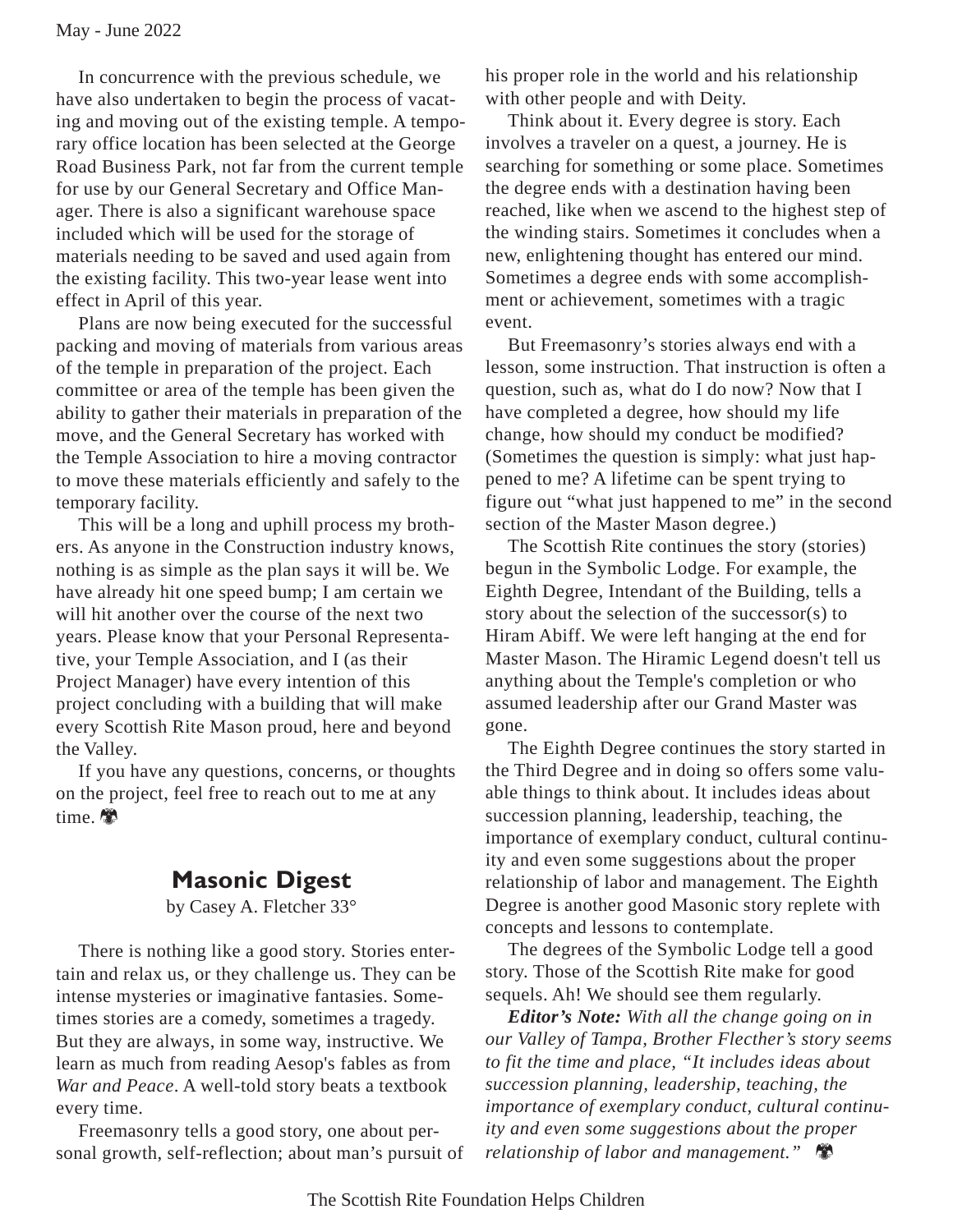

## **Member Education & Director of Work**

by Casey A. Fletcher, 33°

Irony is a suitable characterization of our Masonic journey.

Every initiate begins with the reasonable expectation, reinforced by the Fraternity, that

secret knowledge, a mystery or information long hidden from the profane will be obtained. How ironic it is to arrive at the milepost of the 3rd Degree only to learn that the "secret" cannot be revealed because it is lost. Not just simply misplaced in some dusty, dark apartment beneath the ground within a small wooden chest or coffer, but lost, "perhaps, forever lost!" Answers had been sought and, ironically, only symbols, allegories and metaphors were received. This was not expected.

The irony continues. We must grapple with the Lost Word. What is it? Really? Is it literally a word? Or is it a state of mind, a process or some allusion to an intellectual or spiritual condition? The Hiramic Legend offers only the mythical explanation that it was a word of recognition for the travelling Master Mason's economic benefit and convenience. This explanation is easily dismissed by thoughtful Masons and explicitly dismissed in the 13th Degree, Royal Arch of Solomon. If it were literally so, i.e., merely a word of recognition, knowing it would be but a weak ending to an otherwise good story. It must mean something, but the ritual does not tell us.

The discovery of the Lost Word is portrayed in the order of the Holy Royal Arch Mason in York Rite Masonry. Similarly, a Lost Word, True Word, and Real Word are offered in the Scottish Rite's 14th, 18th and 32nd Degrees, respectively. To conclude from any of these rituals that, "oh, that is what the lost word is" may induce us to become settled and satisfied, to conclude we have the "secret." If knowing such a Word impedes our continual search, we may have missed the point. If receiving the (a) Word seems to be an end point or a final destination of our journey, better it might be that it remains lost.

We commenced a journey to obtain a secret and we come to learn that our journey is a metaphorical

one, a continuous one, a journey conducted with a sense of duty and obligation. We know not our destination. We learn only to keep searching.

How ironic. The irony is not without intent and purpose.

As we commence rotating our meetings around the Valley for the next two years, we will endeavor to continue to confer some of the shorter degrees. We first need to determine logistics and understand accommodations.

# **2022 Flag Day Program at Clearwater Lodge No. 127**

Tampa Scottish Rite will present our Annual Flag Day Program on the evening of our Monday Meeting, June 13 in lieu of our Regular Open Meeting at Clearwater Lodge No. 127, 705 S Hercules Ave., Clearwater, FL 33764

A meal will be served in the dining room at 5:45 p.m. The cost is \$10 per person as like at our regular monthly meetings.

We are happy to have he National Sojourners Heroes of '76 will present "The History of the Flag." The brothers makeing the presentation will be Robert C. St. John, 32°, Charles R. Bailey, 32°, and Tom Clark. The National Sojourners and membership is open to all Master Masons who are veterans of the armed forces.

This program is open to all, family and friends and we encourage you to invite Blue Lodge brethren, your neighbors and all who may wish to celebrate our flag.

**Reservations are required for the meal.**

## **Check your Dues Card**

Brothers if you have not attended a Scottish Rite meeting or activity lately, please take this moment to verify that your dues card is current. You may make payment online at www.tampascottishrite.org or by calling the office at (813) 886-0578. We accept Visa, Discover and Master Card. Purchases at the Valley Emblem Shop may be paid with credit or debit cards also.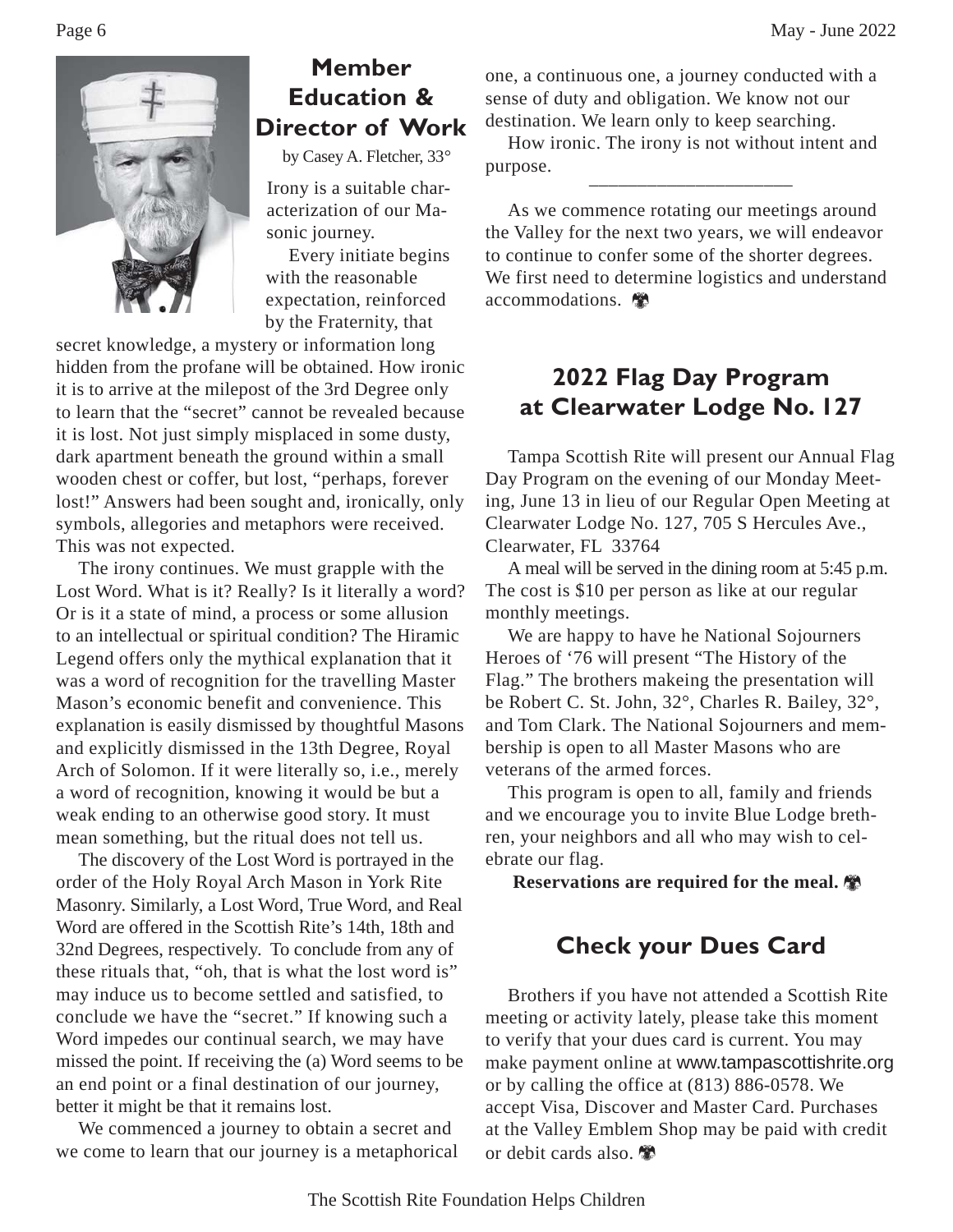**Prelate**

by Richard A. Vogt, 32° KCCH

*Gen 1:1-4: In the beginning, God created the heavens and the earth. 2 The earth was without form and void, and darkness was over the face of the deep. And the Spirit of God was hovering over the face of*



*the waters. 3 And God said, "Let there be light," and there was light. 4 And God saw that the light was good.* ESV

As Masons, we are ever travelling East in search of Light. Not that light that comes with the break of day, but that eternal Light that illuminates the hearts of all Masons. The Light that comes forth from God Himself. Genesis continues in verse four that God separated the light from the darkness. God abhors the darkness, for in the darkness, all sorts of evil reside. Evil cannot stand the light because it wants never to be seen for what it really is—the opposite of God, who is Light. In the light we can clearly see and, perhaps more importantly, be seen. Our actions are clearly discernible for all to see. Are we men of morals and integrity? We are if we call ourselves Masons. But do our actions match our words? Those that can say yes to this are the real Masons.

Our search for Light usually involves some form of Masonic Education, telling us who we are and what we are supposed to stand for—an external explanation from a learned Brother. Don't get me wrong, we need this type of education. But the search for Light I am talking about is an internal search for the Light of God. We say that as Masons we make good men better. We don't! We can help provide the tools, but only the individual, with the help of God, can make himself a better man. We need to search for that internal light, the Spirit of God, that dwells inside every man and let that Light flow outward from us so that all may clearly see what a good man is. The Light of God shining through us so that there is no darkness.

Our search for light is a search for Wisdom, Strength and Beauty. You may recognize these. They are all gifts from God, who will give freely if we just ask. But these things cannot be taught; they must be discerned by looking inward and allowing God to enlighten us. We will never be fully enlightened this side of heaven, but as Masons we have obligated ourselves for a continual search for Light. Continue the journey, my Brothers, and let your light shine before all men. God Bless.

# **The Scottish Rite Foundation of Florida**

The Scottish Rite Foundation is managed by Scottish Rite Masons, motivated by Masonic principles and administered with Masonic integrity. One of the two missions of the Scottish Rite Foundation is to support the many Scottish Rite Language Disorder clinics located in major cities throughout our beautiful State of Florida.

Mission #1 is to provide adequate funding for our highly efficient and desperately needed clinics. Our Foundation support consists of furnishing the clinics with necessary funds to operate the facilities and to hire and teach speech pathologists on staff. With the scope of the foundation being statewide and its diligent Board of Trustees, infused with renewed spirit and vigor, there will be an everexpanding number of children being reached for treatment in new clinics being opened.

Mission #2 is to provide additional clinics, as they are required in the future. The persistent goal of Florida Scottish Rite Masons, through the Foundation, is to ensure that no child in the area of Florida, afflicted with a childhood language disorder goes without our help. It is important now that the vital needs and top priorities for the contribution of the program are in proper perspective for you. Years ago, we overcame the uncertainties of this huge, noble task. Learn more at: http://srfof.org/ $\clubsuit$ 

## **Email Addresses**

We want you to receive our regular communications, please make sure that the General Secretary's office has your most current email address. Send updates to generalsecretary@tampascottishrite.org